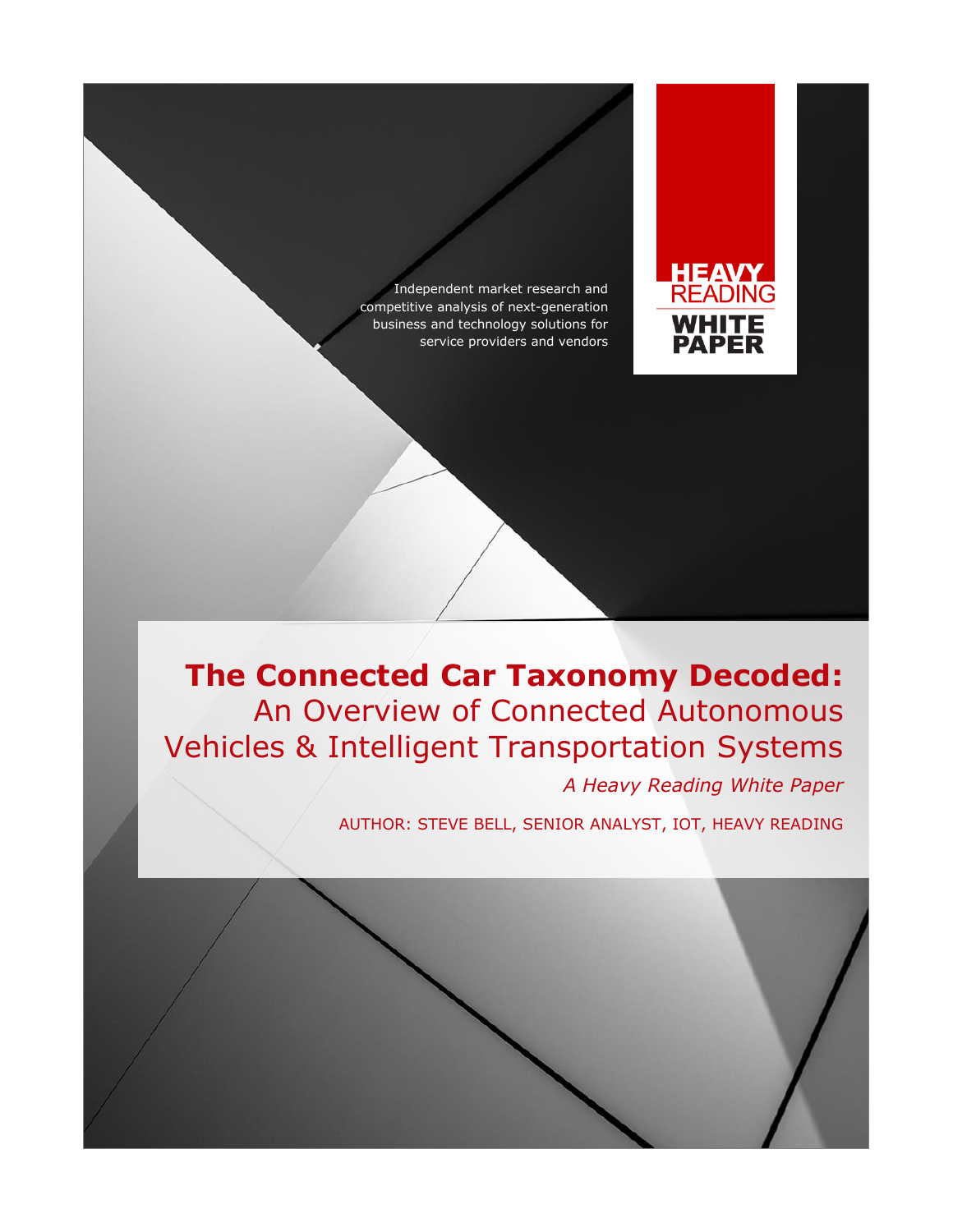### **INTRODUCTION**

This paper gives a broad overview of the autonomous vehicle and Intelligent Transportation Systems (ITS) landscape, and how it is evolving. It addresses the confluence of connected vehicles with Advanced Driver Assistance Systems (ADAS) and how the evolution of multiple convergent technologies is accelerating autonomous vehicle timelines, causing disruption for the automotive ecosystem and value chain.

# **CONNECTED VEHICLES**

The connected vehicle has its origins with the original analog cell phones that were sold as line-fitted equipment in the late 80s. Throughout the 90s and into the early 2000s, various telematics applications started to appear on multiple manufacturers' vehicles, including GM's OnStar suite of services and Volvo's On Call, in partnership with service provider WirelessCar. With the advent of 3G and later 4G LTE, manufacturers were prompted to include modules for telematics and high-end infotainment systems.

Together with the rapid growth of smartphones, these infotainment hubs provide unprecedented levels of connectivity. The use of applications, including streaming of digital music and remote downloading of traffic information, combined with this connectivity, deliver experiences that were inconceivable at mass-market price points five years ago.

Despite these advances, the challenges that the auto industry now faces are numerous. Probably the most pressing is the issue of security, particularly after the high-profile hacks of Jeep and BMW. Another challenge relates to vehicle-to-vehicle (V2V) communication: whether to deploy and evolve the proposed dedicated short-range communications (DSRC) solution that the auto industry has jointly developed – and for which the FCC has allocated spectrum – or whether to wait for the potential benefits of a 5G low-latency V2V system.

Going forward, as more cars become connected, information from a fusion of in-car sensors will be passed to the cloud. In this way, swarm intelligence can be gathered and passed back to vehicles so that they self-organize and work together as a collective swarm. By sharing information and alerts about such things as micro-level weather, road temperature, surface conditions and violent breaking ahead, more efficient and consistent traffic flows will be achieved that reduce congestion and emissions. The aggregated and interpreted data will provide more informed driving information, as well as alert and, when necessary, activate onboard safety systems to prevent accidents.

# **ADAS AS A MILESTONE**

Integration of technologies will play a major role in the future development of ADAS. For instance, adaptive cruise control will not just be based on radar and cameras; it will be closely integrated with increasingly accurate, high-definition 3D maps and navigation systems that receive traffic alerts and traffic congestion information.

However, it's not just a matter of vehicle technology. The powerful combination of connectivity and driver assistance is further enhanced by the addition of cloud technologies, and



© HEAVY READING | JULY 2017 | THE CONNECTED CAR TAXONOMY DECODED 2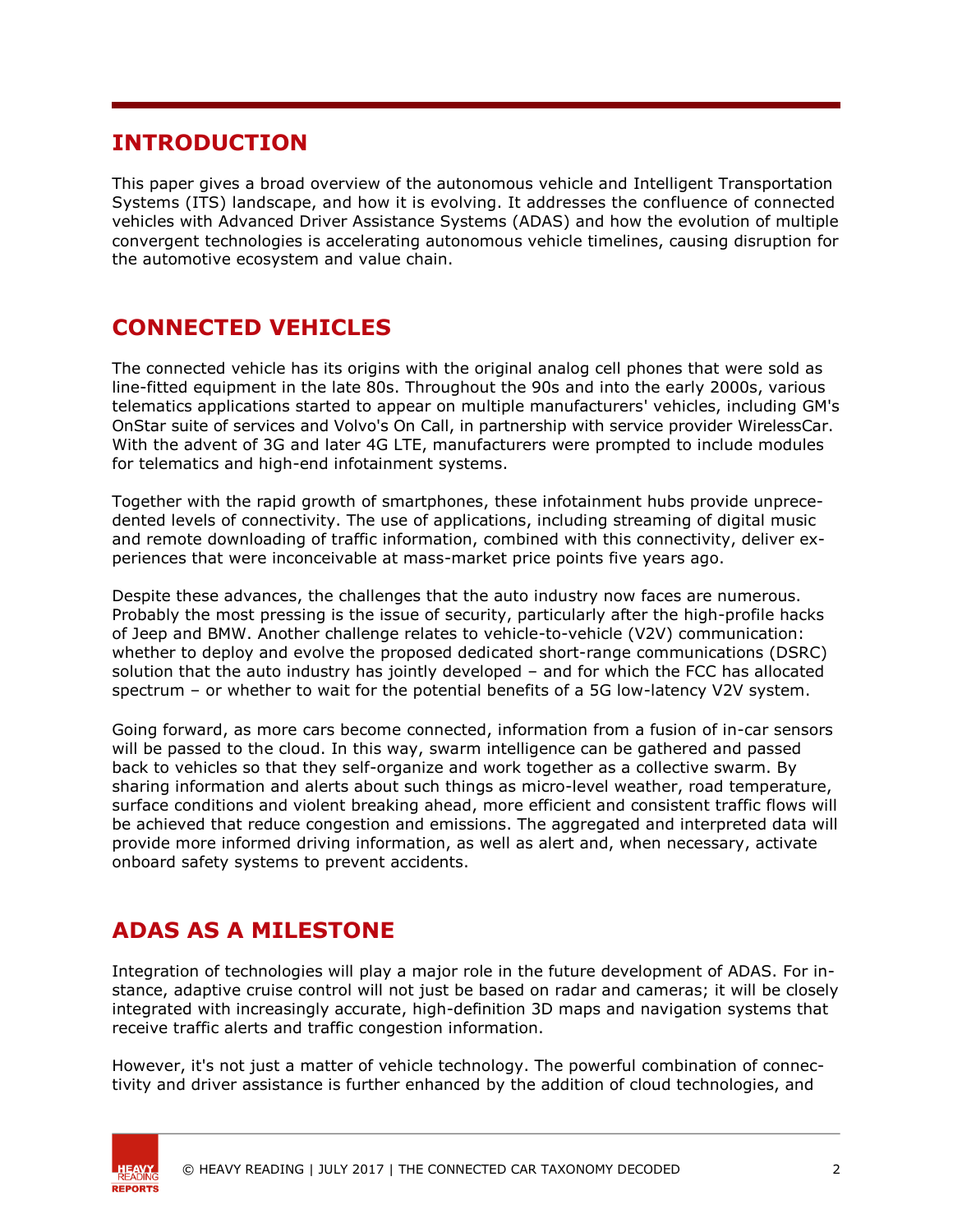artificial intelligence (AI)-enhanced analytics, as well as the relentless innovation in smartphones and wearables. This rich cocktail is creating the opportunity for the ecosystem of companies serving this market to provide human machine interfaces that facilitate diverse, unique and new applications, and use cases. These, in turn, are delivering monetization opportunities and business models, previously unimagined.

There is a cross-pollination of ideas and technology occurring that is disrupting not only the auto industry, but also the service and support industries, and this has caught many by surprise. For example, usage-based insurance that accesses onboard data to monitor driving, and adjust insurance rates accordingly, has reduced rates for some drivers. However, the cost of repairing ADAS-enabled cars has increased due to increased use of sensors. Additionally, the ecosystem of vendors is expanding with the growth of startups supplying aftermarket backup cameras, dash cams and heads-up displays to improve driver safety. Some of these companies are enhancing their products with computer vision and voice assistants.

Therefore, the planned and anticipated milestones for autonomous vehicles, ITS and smart cities could prove to be increasingly conservative and pedestrian, from a technology and commercial perspective.

#### **AUTONOMOUS VEHICLES**

The autonomous vehicle – sometimes known as the driverless or piloted vehicle – has five different states. These states, or levels, are defined in a taxonomy and definitions document from the Society of Automotive Engineers (SAE): **Level 0** is no automation, and covers warnings such as lane departure and forward collision warnings. Lane keeping and adaptive cruise control are considered **Level 1**. Assisted parking is **Level 2**, since it is partially automated. **Level 3** is conditional automation, an example being the car chauffeuring you while in a traffic jam. **Level 4** is high automation, where the vehicle pilots itself independently within a parking garage to find a slot to park. **Level 5** is full automation, and is characterized by the robot taxi.

Clearly, experimentation with autonomous vehicles is increasing, and 2020 as a date for some form of commercial implementation is certainly becoming feasible from a technology perspective. Probably the best-known self-driving car project belongs to Google, now called Waymo, which was started in 2009 and, to date, has clocked well over 1 million miles. Google is not alone: Tesla, BMW, Audi, Mercedes and, most recently, Ford and GM have all showcased self-driving concept cars and demonstration projects. These come as no great surprise, but Uber and Chinese search giant Baidu are also working on autonomous technology and self-driving cars.

The success of Tesla's electric car has shown that a clean-slate approach to fundamental problems can create compelling and innovative solutions. It has resulted in the traditional automotive manufacturers accelerating their development of electric cars. Additionally, it has attracted other startups around electric vehicles (Chinese backed Lucid Motors and NIO), which are also emphasizing autonomous functionality.

Another area that startups are focused on is AI-based autonomous driving systems, with considerable focus on the training data to help vehicles recognize objects and context – this is critical during changing weather and light conditions, as well as for tackling road construction.



© HEAVY READING | JULY 2017 | THE CONNECTED CAR TAXONOMY DECODED 3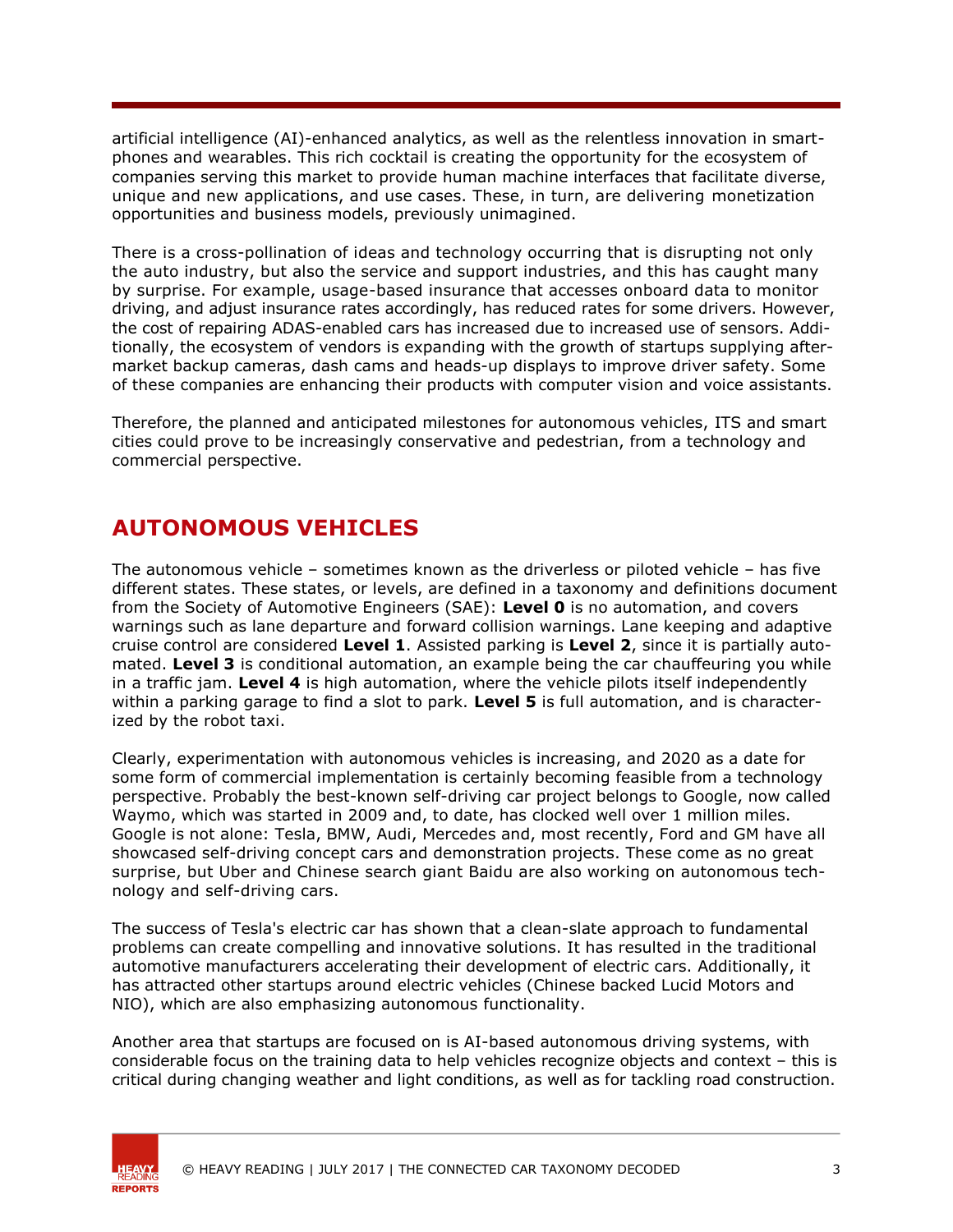Consequently, as companies outside of the traditional auto industry continue to collaborate and experiment, it can be expected that major automotive supply-chain companies will be partnering, investing and making acquisitions.

As already alluded to, the motivations for creating an autonomous vehicle go beyond just technology. It's about reducing emissions through better fuel consumption, as well as addressing the demographic changes of an aging population that increase, rather than decrease, the potential for human error-induced accidents. It's also about leveraging the convergence of the shared economy and urban living, where young and old people no longer feel the need to own a car if there's a cost-effective and convenient alternative, such as Zip Car rentals, or on-demand ride-sharing services, such as Uber.

#### **THE HUMAN FACTOR**

Driver distraction is the counterpoint to the increasing use of connectivity and technology to assist drivers. Baby boomers, who had been the major car-buying demographic throughout the 70s and 80s, are beginning to recognize that their reaction times are slower, and that the potential for information overload from connected technologies could impair their driving abilities. Consequently, there is an increasing openness to automated systems that make driving safer and simpler, with less distraction. Ultimately, this could result in a reduction in accidents, and a shift of focus in the insurance industry away from coverage that's based on individuals and accidents, and toward technical vehicle failure.

Autonomous vehicle pilots provide not only lessons for OEMs, but also insights for national and local government vehicle and driver licensing departments. Nevada, which has been one of the guinea-pig autonomous vehicle states, has identified the requirement to certify drivers and have them prove that they understand the technology on their vehicles. Additionally, if an autonomous vehicle is lent to somebody else, the autonomous features should be disabled or inaccessible to the borrower, unless that borrower is also certified. Over time, this will become critical because there will be an increasingly mixed fleet of vehicles with different levels of autonomous driving capabilities.

During a Daimler-Benz testing of autonomous trucks in Nevada that were moving in convoy, or platooning, a tricky question was raised: What happens when the truck moves from an autonomous zone and the driver fails to resume command of the vehicle, due to something like a heart attack, stroke or falling asleep? Because of this, a feature was added that automatically slows the truck down, and navigates it to a safe stop if the driver doesn't respond within 10 seconds.

This all highlights the necessity for governments to partner with the auto industry in defining training, certification and legislation, to ensure safe operation and practices for autonomous vehicles.

## **INTELLIGENT TRANSPORTATION SYSTEMS**

ITS involve applying a broad range of communications, computing and sensor technology to all modes of transportation, and the supporting infrastructure. The intent is to improve the efficiency and effectiveness of passenger and freight transportation by road, rail, air and



© HEAVY READING | JULY 2017 | THE CONNECTED CAR TAXONOMY DECODED 4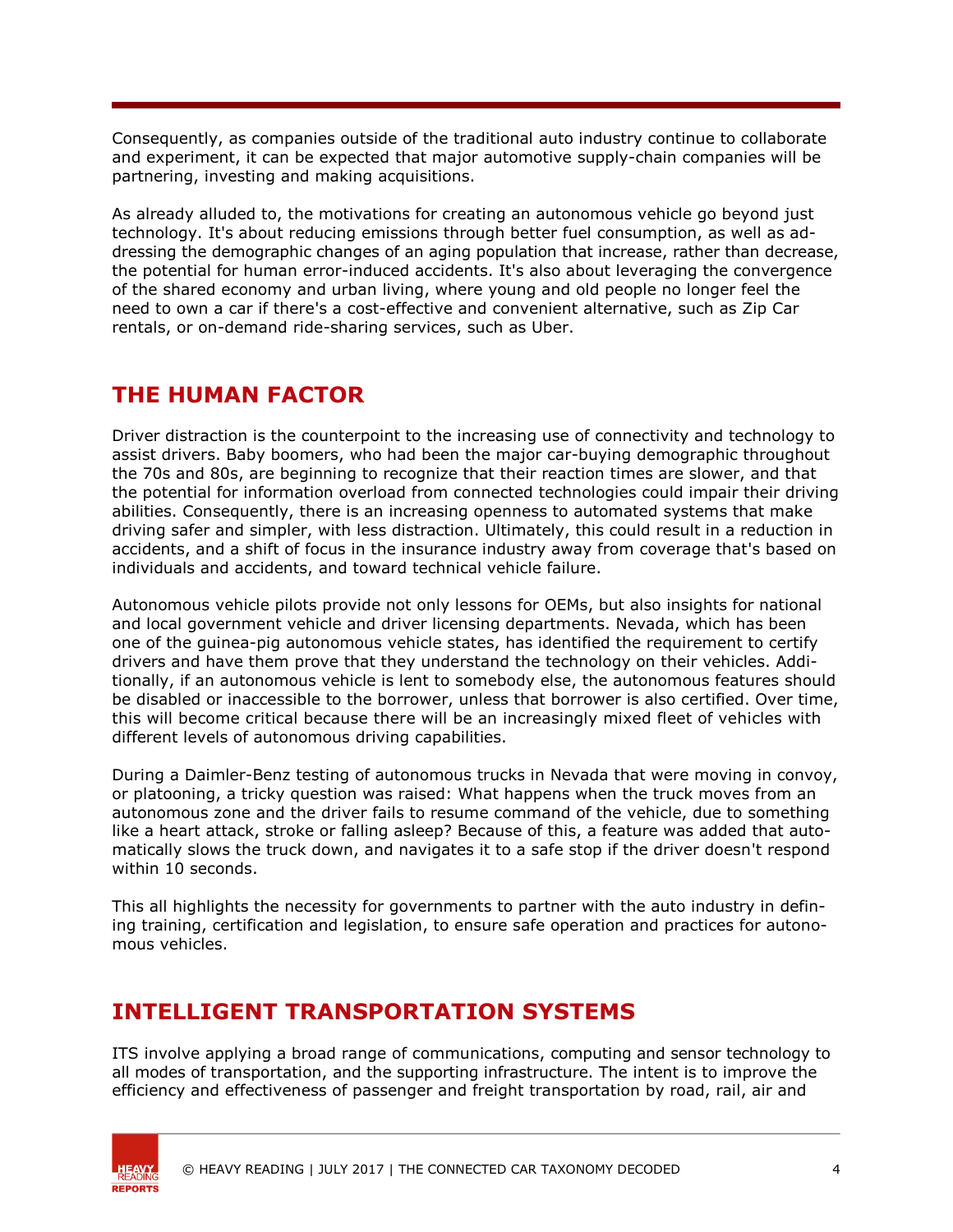water. The European Commission claims that the application of such technology to road transportation will result in a 5 to 15 percent reduction in congestion, fatalities and trafficrelated injuries, as well as a 10 to 20 percent reduction in  $CO<sub>2</sub>$  emissions.

The development and creation of technologies and innovative services to support ITS is considered a huge business opportunity, in developed as well as developing countries. Consequently, there is significant effort to harmonize international ITS standards to reduce research costs, development times and manufacturing costs through scale, and to ensure interoperability across borders. However, there is also a pragmatic perspective that recognizes the multiple global orchestrators and standards bodies at play in this arena. In this world, harmonization doesn't mean that everything is identical. The intent is that the core elements are sufficiently similar to allow common hardware and software, as well as similar architecture and policies, while also considering regional/local technical and legal policy differences. This harmonized similarity should allow a base level of interoperability, and significant benefits to accrue to all involved.

ITS is not just about technologies, although it benefits from the trends in big data, analytics, location technology, faster and better communications, advance sensors and cameras. The reality is that significant investment decisions related to long-term infrastructure are made more difficult by the rapid technology changes occurring. Therefore, it requires political foresight and determination, as well as vision and insight, to determine future market scenarios, business models and requirements. Further, as indicated above, this must be done within the context of interoperability on a global scale, to ensure that the existing transportation infrastructure is evolved into a global digital tapestry.

#### **AUTONOMOUS VEHICLES & ITS COMMUNICATION**

V2V and vehicle-to-infrastructure (V2I) communication are essential ingredients of ADAS, autonomous vehicles and ITS. Over the last couple of years, the debate has been about which technology to adopt. DSRC (802.11p) technology has been developed over the last 17 years by the automotive industry, and has been targeted at 70 MHz of spectrum reserved for ITS at 5.9 GHz. In 2017, the U.S. National Highway Transportation Safety Administration sought to mandate DSRC for V2V communications in this spectrum. There has been mixed feedback from the automotive, technology and mobile industries. There's a growing belief that the spectrum should be technology-neutral to allow interoperability, and take advantage of the rapidly evolving 4G and 5G capabilities of cellular vehicle to everything (C-V2X) specifications being developed as part of 3rd Generation Partnership Project's (3GPP) Release 14.

The C-V2X standard was agreed in September 2016, and the first commercial chipsets are expected to be available in the first quarter of 2018. This approach uses enhancements to 4G LTE direct at the PHY/MAC layer for lower latency and better range. It also reuses established SAE automotive services and application layers, as well as standards (ETSI/ISO/IEEE) defined security and transport layer protocols, similar to DSRC. It raises the question of whether a common chipset is possible, given that Qualcomm supports DSRC, and is an active proponent of C-V2X and its evolutionary advantages toward very low-latency 5G.

While the jury is out on the choice of technology in the U.S., it seems likely that China and Japan will adopt C-V2X. The question then is: Which way will Europe go? There is significant European activity around the 5G Automotive Association, as well as the E.U.-funded 5GCAR